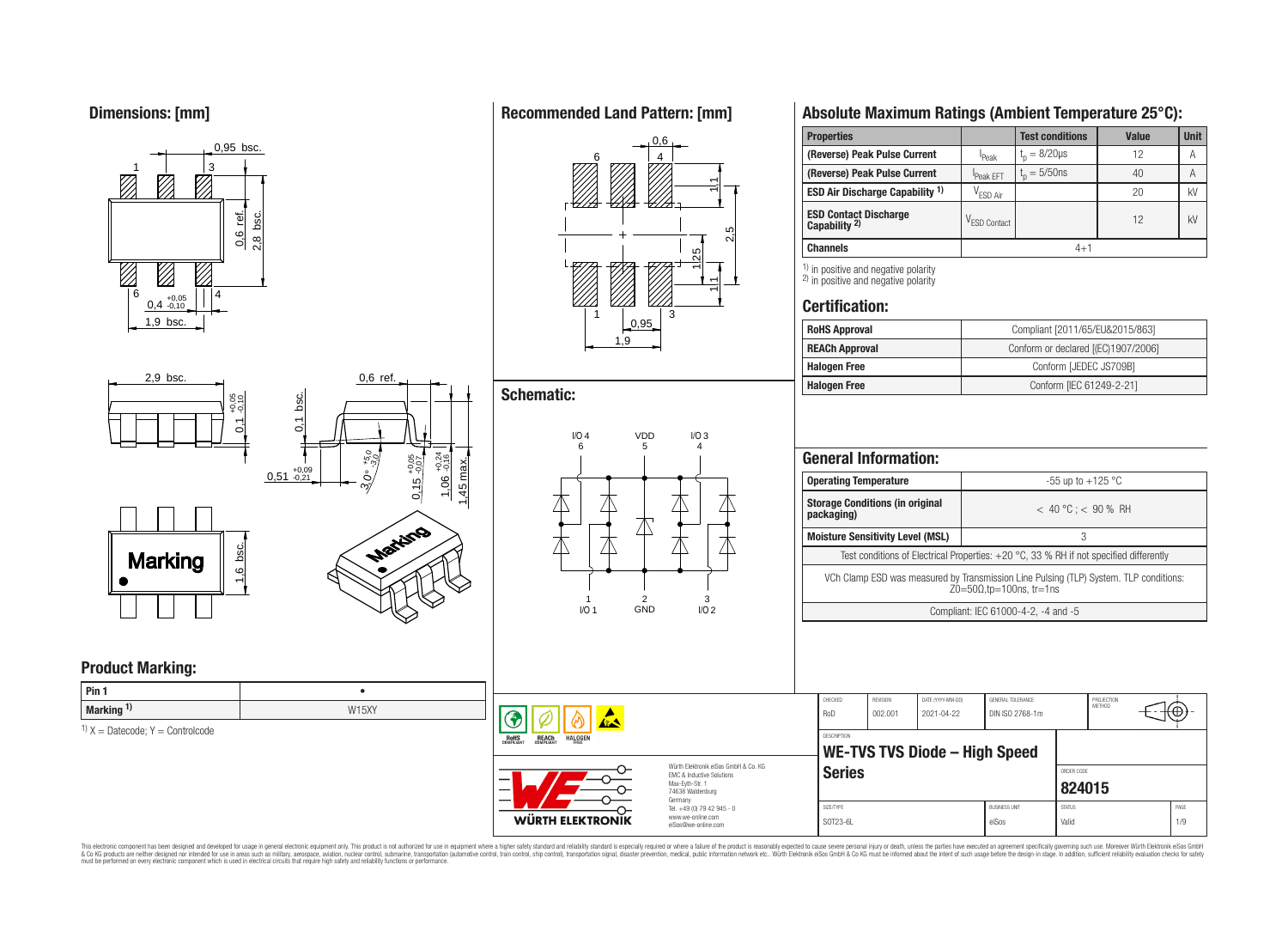### **Electrical Properties:**

| <b>Properties</b>                                               |                                     | <b>Test conditions</b>                                                     | <b>Value</b>   |      |              |             | Tol. |
|-----------------------------------------------------------------|-------------------------------------|----------------------------------------------------------------------------|----------------|------|--------------|-------------|------|
|                                                                 |                                     |                                                                            | min.           | typ. | max.         | <b>Unit</b> |      |
| <b>Channel</b><br><b>Operating</b><br><b>Voltage</b>            | $V_{Ch}$                            | I/O to GND                                                                 |                |      | 5            | $\vee$      |      |
| <b>DC Operating</b><br><b>Voltage</b>                           | $V_{DC}$                            | $V_{DD}$ to GND                                                            |                | 6    |              | $\vee$      | max. |
| (Reverse)<br><b>Breakdown</b><br><b>Voltage</b>                 | $V_{BR}$                            | I/O to GND; $I_{\text{RR}} = 1 \text{ mA}$                                 | 6.1            |      |              | $\vee$      |      |
| Leakage<br><b>Current</b>                                       | $\mathsf{I}_{\mathsf{leak}}$        | $V_{DD}$ to GND; $V_{DD} = V_{DC}$ ; $V_{GND} = 0V$                        |                | 5    |              | uA          | max. |
| Channel<br>(Reverse)<br>Leakage<br><b>Current</b>               | Ch Leak                             | I/O to GND<br>$V_{DD} = V_{DC}$ ; $V_{V/O} = V_{Ch}$ ; $V_{GND} = 0V$      |                |      | $\mathbf{1}$ | μA          |      |
| <b>Forward</b><br><b>Voltage</b>                                | $V_F$                               | GND to I/O; $I_F = 15mA$                                                   |                | 0.7  | 1            | $\vee$      |      |
| (Channel) Input<br>Capacitance                                  | $\text{C}_\text{Ch}$                | I/O to GND<br>$V_{DD} = 5V$ ; $V_{V0} = 2.5V$ ; $V_{GND} = 0V$ ;<br>f=1MHz |                | 1    | 1.5          | pF          |      |
| <b>Channel to</b><br><b>Channel Input</b><br><b>Capacitance</b> | $\text{C}_\text{Cross}$             | between I/O pins<br>$V_{DD}$ =5V; $V_{V0}$ =2.5V; $V_{GND}$ =0V;<br>f=1MHz |                | 0.1  | 0.2          | pF          |      |
| <b>Channel ESD</b><br><b>Clamping</b><br><b>Voltage</b>         | $V_{\text{Ch Clamp}}$<br><b>FSD</b> | IEC 61000-4-2 +8kV (TLP=16A)<br>Contact Mode, I/O to GND                   |                | 13   |              | V           |      |
| <b>Channel Surge</b><br><b>Clamping</b><br><b>Voltage</b>       | V <sub>Ch</sub> Clamp               | I/O to GND<br>5A, $t_n = 8/20$ µs                                          |                | 7.8  | 8.5          | $\vee$      |      |
| <b>Polarity</b>                                                 |                                     |                                                                            | Unidirectional |      |              |             |      |

**Peak Pulse Power and Current Derating:**



This electronic component has been designed and developed for usage in general electronic equipment only. This product is not authorized for subserved requipment where a higher selection equipment where a higher selection

RoHS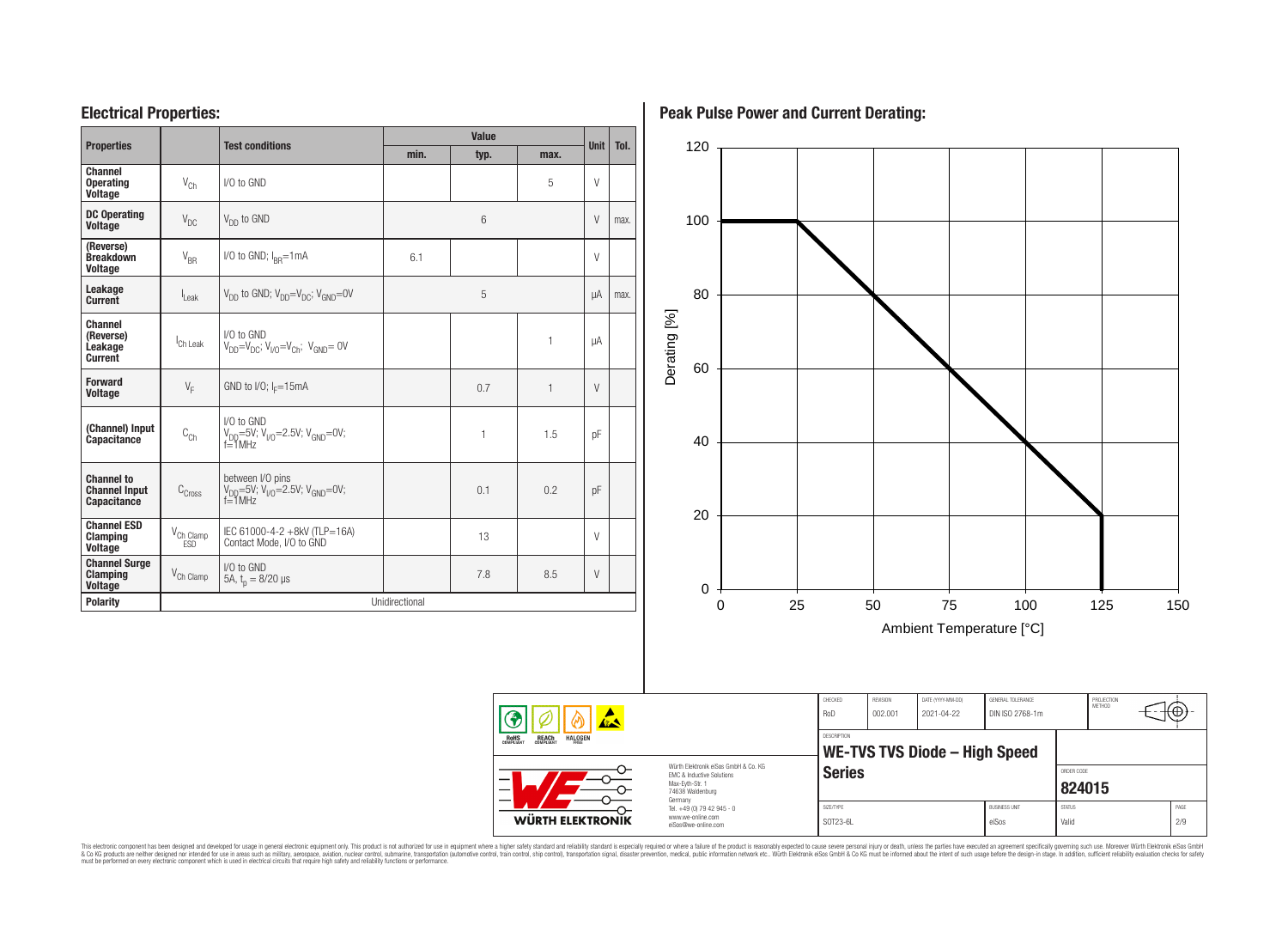### **Transmission Line Pulsing (TLP) Measurement:**



This electronic component has been designed and developed for usage in general electronic equipment only. This product is not authorized for subserved requipment where a higher selection equipment where a higher selection

**Clamping Voltage vs. Peak Pulse Current:**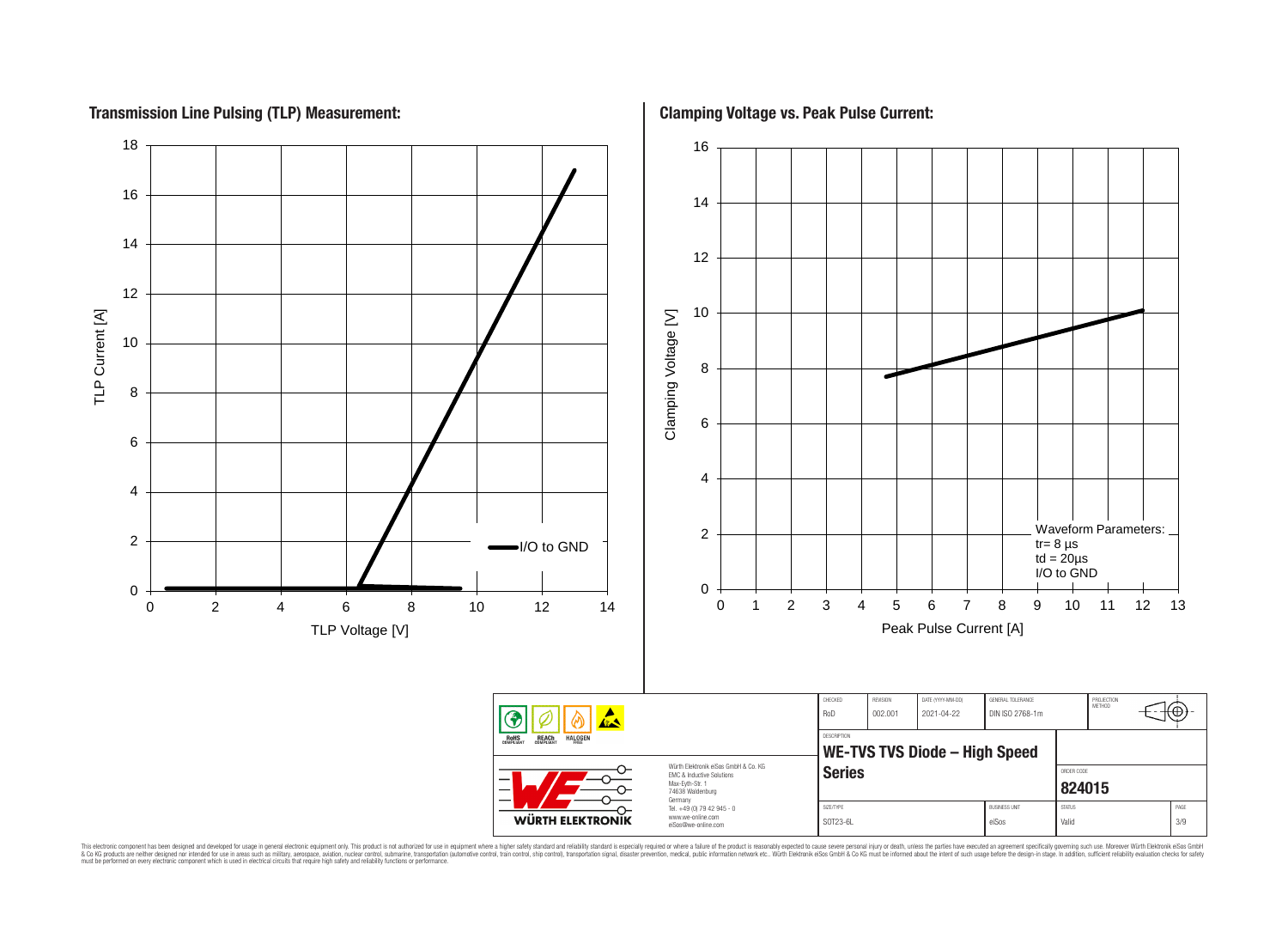# **Variation of CIO vs. Temperature:**

![](_page_3_Figure_1.jpeg)

**Variation of CIO vs. VIO:**

![](_page_3_Figure_3.jpeg)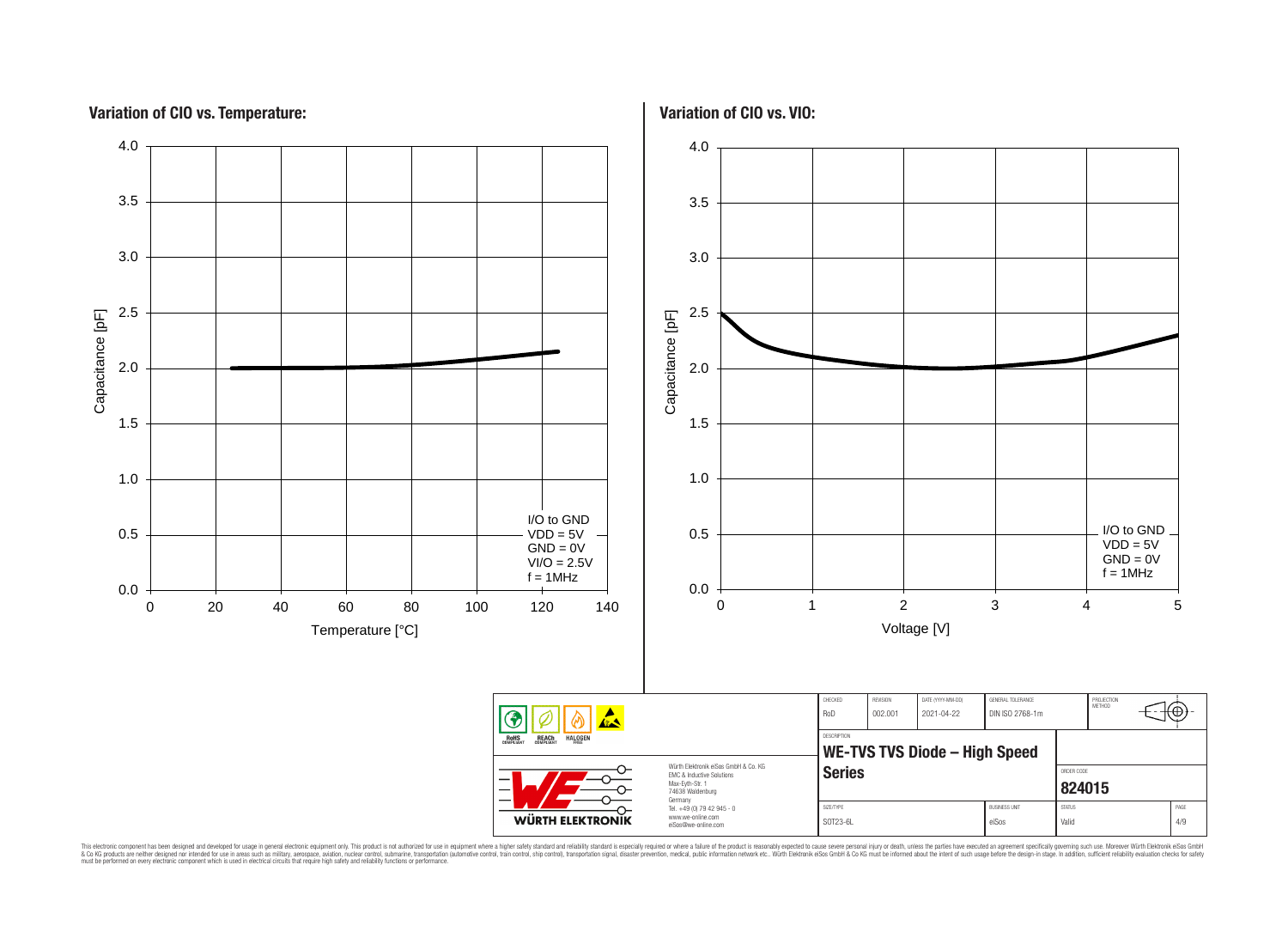### **Packaging Specification - Tape: [mm]**

#### **Packaging Specification - Reel: [mm]**

![](_page_4_Figure_2.jpeg)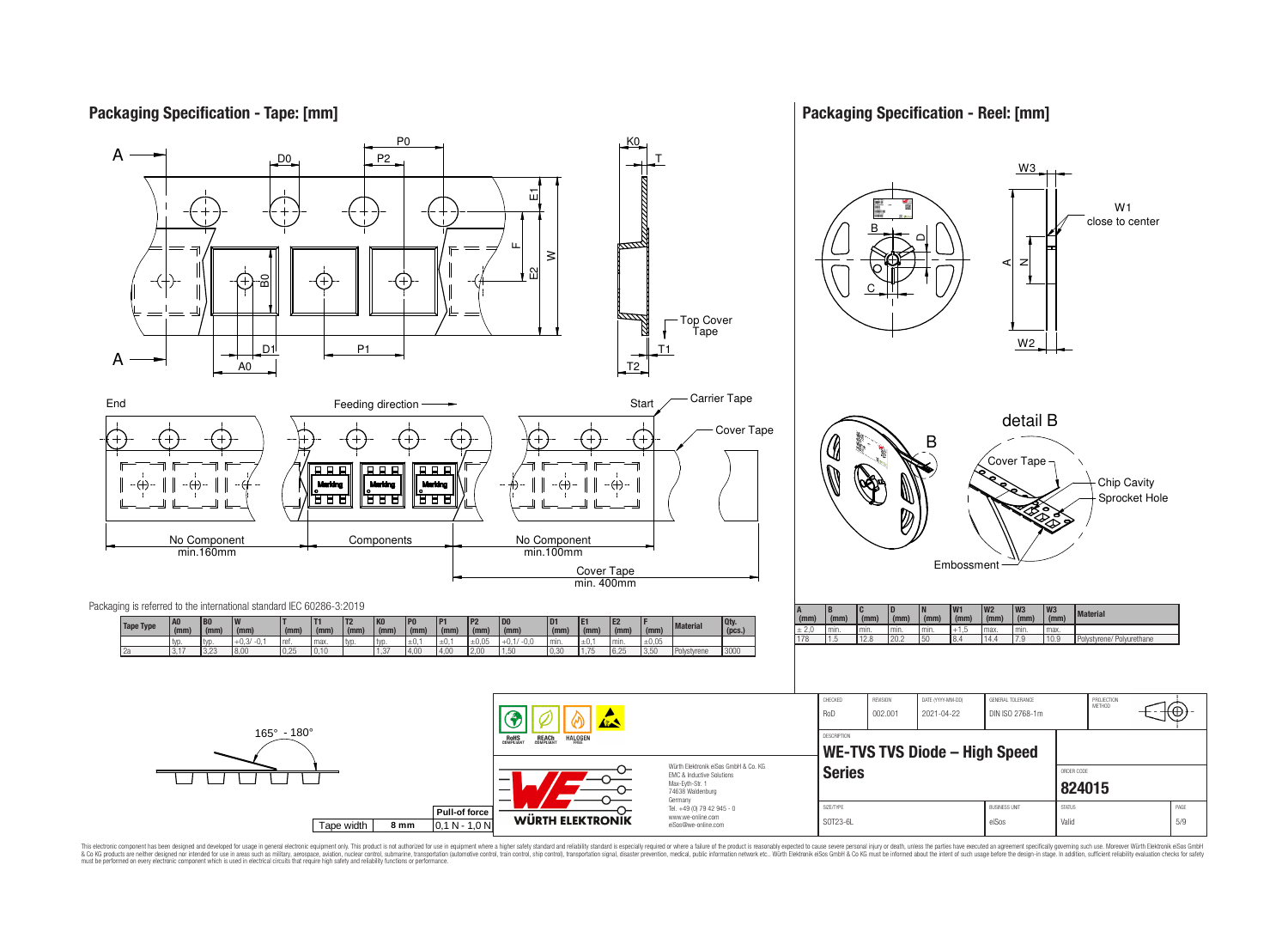![](_page_5_Figure_0.jpeg)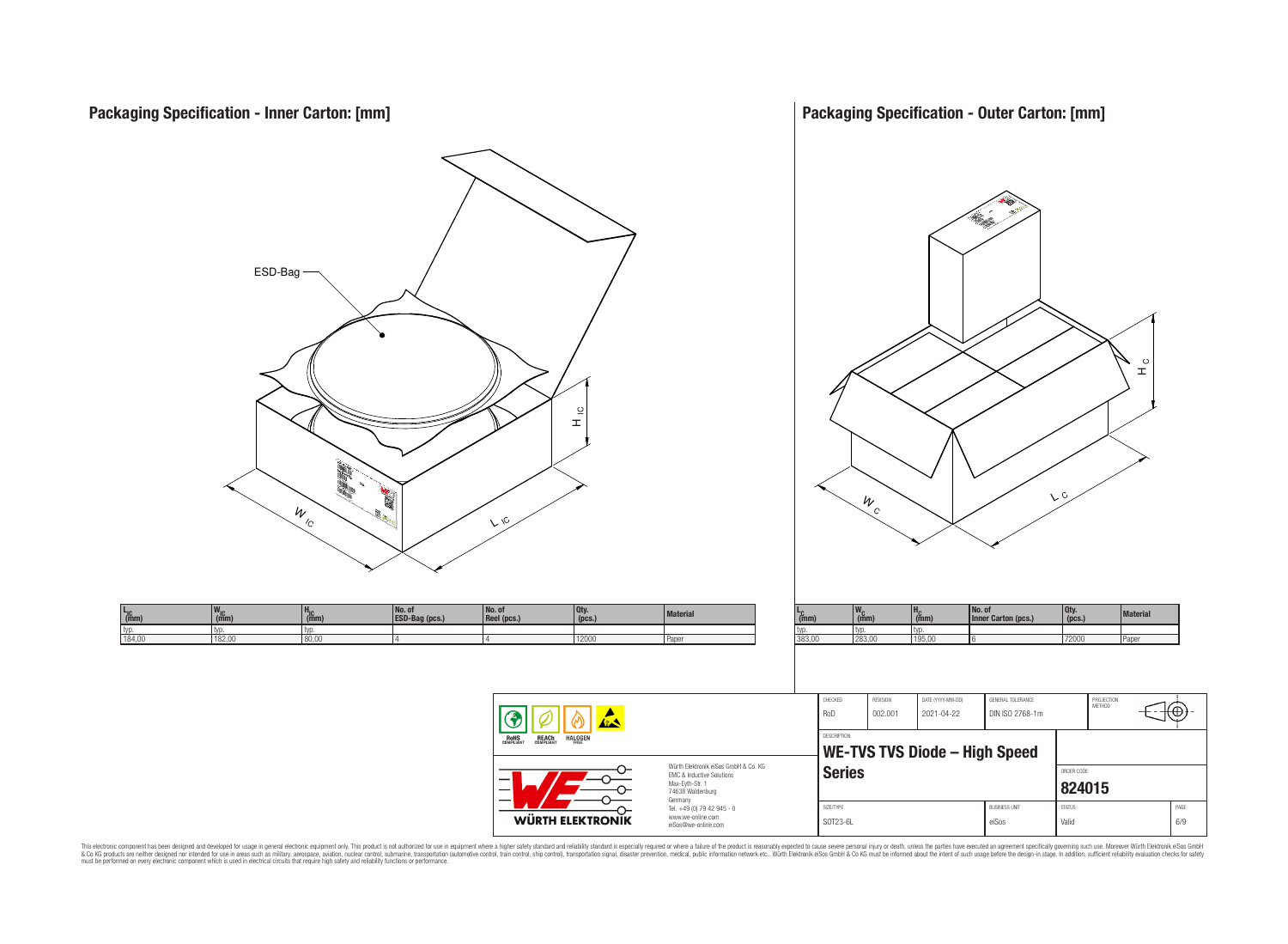# **Classification Reflow Profile for SMT components:**

![](_page_6_Figure_1.jpeg)

# **Classification Reflow Soldering Profile:**

| <b>Profile Feature</b>                              |                           | <b>Value</b>                     |
|-----------------------------------------------------|---------------------------|----------------------------------|
| <b>Preheat Temperature Min</b>                      | s min                     | 150 °C                           |
| <b>Preheat Temperature Max</b>                      | <sup>I</sup> s max        | 200 °C                           |
| Preheat Time $t_s$ from $T_{s,min}$ to $T_{s,max}$  | $t_{\rm s}$               | $60 - 120$ seconds               |
| Ramp-up Rate $(T_1$ to $T_p$ )                      |                           | 3 °C/ second max.                |
| <b>Liquidous Temperature</b>                        | Ъ.                        | 217°C                            |
| Time t <sub>1</sub> maintained above T <sub>1</sub> | t,                        | $60 - 150$ seconds               |
| Peak package body temperature                       | $\mathsf{I}_{\mathsf{D}}$ | $T_p \leq T_c$ , see Table below |
| Time within 5°C of actual peak<br>temperature       | t <sub>p</sub>            | $20 - 30$ seconds                |
| Ramp-down Rate $(T_p$ to $T_1$ )                    |                           | 6 °C/ second max.                |
| Time 25°C to peak temperature                       |                           | 8 minutes max.                   |

refer to IPC/ JEDEC J-STD-020E

# **Package Classification Reflow Temperature (T<sup>c</sup> ):**

| <b>Properties</b>                                                    | Volume mm <sup>3</sup><br>< 350 | Volume mm <sup>3</sup><br>350-2000 | Volume mm <sup>3</sup><br>>2000 |
|----------------------------------------------------------------------|---------------------------------|------------------------------------|---------------------------------|
| <b>PB-Free Assembly   Package Thickness  </b><br>$< 1.6$ mm          | 260 °C                          | 260 °C                             | 260 °C                          |
| <b>PB-Free Assembly   Package Thickness  </b><br>$1.6$ mm $- 2.5$ mm | 260 °C                          | 250 °C                             | 245 °C                          |
| <b>PB-Free Assembly   Package Thickness  </b><br>$>2.5$ mm           | 250 °C                          | 245 °C                             | 245 °C                          |

refer to IPC/ JEDEC J-STD-020E

| <u>ALS</u><br><b>REACH</b><br>COMPLIANT<br><b>HALOGEN</b><br><b>ROHS</b><br>COMPLIANT<br>Würth Flektronik eiSos GmbH & Co. KG<br>EMC & Inductive Solutions<br>–<br>Max-Evth-Str. 1<br>74638 Waldenburg |         | CHECKED<br>RoD     | REVISION<br>002.001                  | DATE (YYYY-MM-DD)<br>2021-04-22 | GENERAL TOLERANCE<br>DIN ISO 2768-1m |            | PROJECTION<br>METHOD | ₩Ψ |
|--------------------------------------------------------------------------------------------------------------------------------------------------------------------------------------------------------|---------|--------------------|--------------------------------------|---------------------------------|--------------------------------------|------------|----------------------|----|
|                                                                                                                                                                                                        |         | <b>DESCRIPTION</b> | <b>WE-TVS TVS Diode - High Speed</b> |                                 |                                      |            |                      |    |
|                                                                                                                                                                                                        |         | <b>Series</b>      |                                      |                                 |                                      | ORDER CODE |                      |    |
|                                                                                                                                                                                                        | Germany |                    |                                      |                                 |                                      | 824015     |                      |    |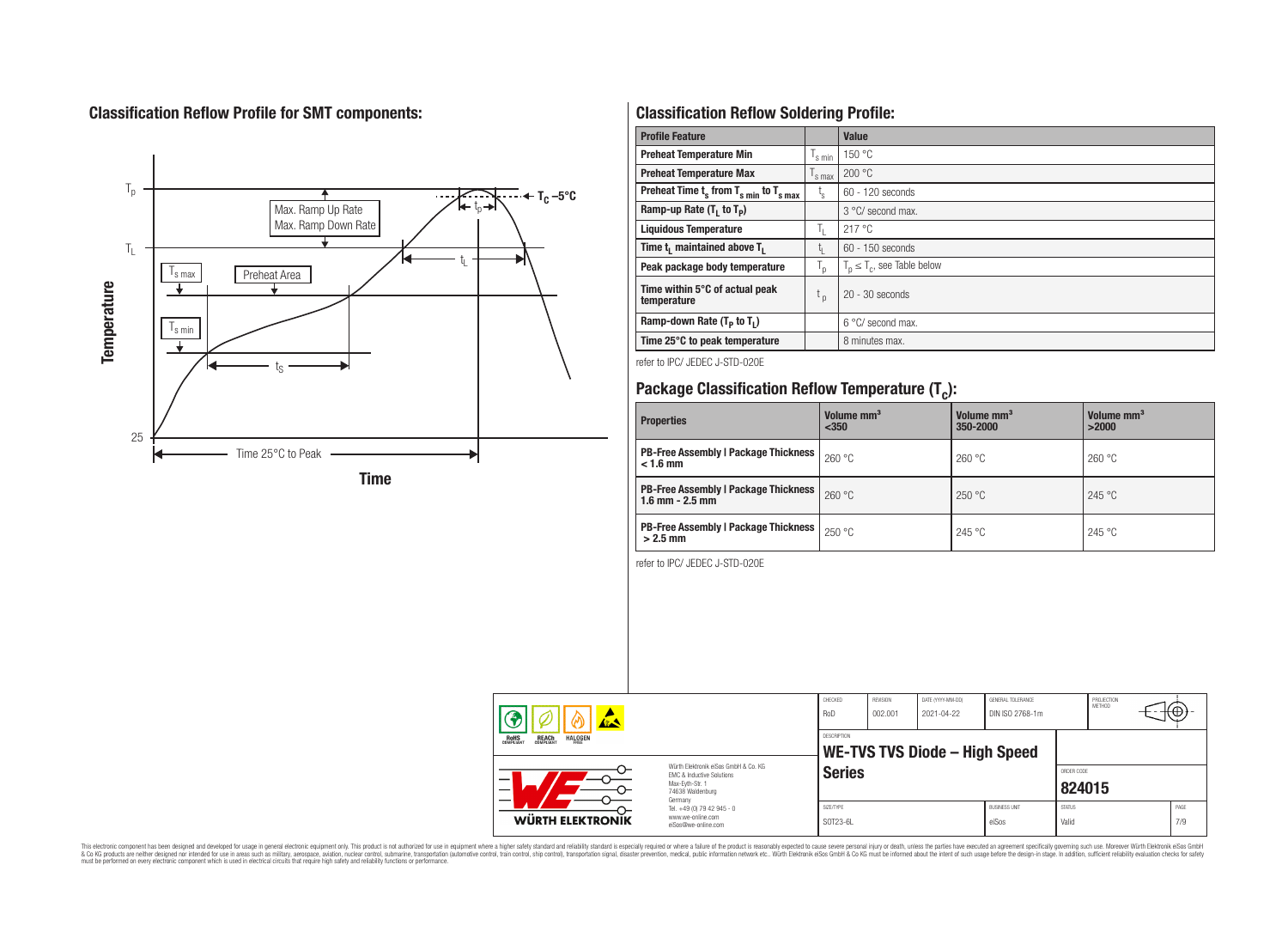### **Cautions and Warnings:**

### **The following conditions apply to all goods within the product series of WE-TVS High Speed of Würth Elektronik eiSos GmbH Co. KG:**

#### **General:**

- This electronic component is designed and developed with the intention for use in general electronic equipment.
- Würth Elektronik must be asked for a written approval (following the certain PPAP procedure) before incorporating the components into any equipment in the field such as military, aerospace, aviation, nuclear control, submarine, transportation, (automotive control, train control, ship control), transportation signal, disaster prevention, medical, public information network etc. where higher safety and reliability are especially required and/or if there is the possibility of direct damage or human injury.
- Electronic components that will be used in safety-critical or high-reliability applications, should be pre-evaluated by the customer.
- The component is designed and manufactured to be used within the datasheets specified values. If the usage and operation conditions specified in the datasheet are not met, the wire insulation may be damaged or dissolved.
- Do not drop or impact the components, the component may be damaged
- Würth Elektronik products are qualified according to international standards, which are listed in each product reliability report. Würth Elektronik does not warrant any customer qualified product characteristics beyond Würth Elektroniks' specifications, for its validity and sustainability over time.
- The responsibility for the applicability of the customer specific products and use in a particular customer design is always within the authority of the customer. All technical specifications for standard products also apply to customer specific products.

#### **Product specific:**

#### **Soldering:**

- The solder profile must comply with the technical product specifications. All other profiles will void the warranty.
- All other soldering methods are at the customer's own risk.

#### **Cleaning and Washing:**

• Washing agents used during the production to clean the customer application might damage or change the characteristics of the body. the marking or the plating. Washing agent may have a negative effect on the long term functionality of the product

#### **Potting:**

• If the product is potted in the customer application, the potting material might shrink or expand during and after hardening. Shrinking could lead to an incomplete seal, allowing contaminants into the component body, pins or termination. Expansion could damage the components. We recommend a manual inspection after potting to avoid these effects.

#### **Storage Conditions:**

- A storage of Würth Elektronik products for longer than 12 months is not recommended. Within other effects, the terminals may suffer degradation, resulting in bad solderability. Therefore, all products shall be used within the period of 12 months based on the day of shipment.
- Do not expose the components to direct sunlight.<br>• The storage conditions in the original packaging
- The storage conditions in the original packaging are defined according to DIN EN 61760-2.
- The storage conditions stated in the original packaging apply to the storage time and not to the transportation time of the components.

#### **Packaging:**

• The packaging specifications apply only to purchase orders comprising whole packaging units. If the ordered quantity exceeds or is lower than the specified packaging unit, packaging in accordance with the packaging specifications cannot be ensured.

#### **Handling:**

- Violation of the technical product specifications such as exceeding the nominal rated current will void the warranty.
- The TVS Diode is not designed for voltage stabilization with continuous power dissipation.
- The exposure of steam, saline spray, atmosphere with reduced oxygen content, corrosive gases, rain or condensation and direct sunlight shall be prohibited.
- Signals operated continuously with a high ratio of direct-current voltage might have an influence on the product life time
- The temperature rise of the component must be taken into consideration. The operating temperature is comprised of ambient temperature and temperature rise of the component.The operating temperature of the component shall not exceed the maximum temperature specified.

These cautions and warnings comply with the state of the scientific and technical knowledge and are believed to be accurate and reliable. However, no responsibility is assumed for inaccuracies or incompleteness.

| 体态<br><b>HALOGEN</b><br>ROHS<br>COMPLIANT<br><b>REACH</b><br>COMPLIANT |                                                                                                               | CHECKED<br>RoD                                                                    | <b>REVISION</b><br>002.001 | DATE (YYYY-MM-DD)<br>2021-04-22 | GENERAL TOLERANCE<br>DIN ISO 2768-1m |                               | PROJECTION<br><b>METHOD</b> |                      | $+\oplus$ |             |
|------------------------------------------------------------------------|---------------------------------------------------------------------------------------------------------------|-----------------------------------------------------------------------------------|----------------------------|---------------------------------|--------------------------------------|-------------------------------|-----------------------------|----------------------|-----------|-------------|
|                                                                        |                                                                                                               | <b>DESCRIPTION</b><br>WE-TVS TVS Diode - High Speed                               |                            |                                 |                                      |                               |                             |                      |           |             |
|                                                                        | Würth Elektronik eiSos GmbH & Co. KG<br>EMC & Inductive Solutions<br>–<br>Max-Eyth-Str. 1<br>74638 Waldenburg |                                                                                   | <b>Series</b>              |                                 |                                      |                               |                             | ORDER CODE<br>824015 |           |             |
|                                                                        | WÜRTH ELEKTRONIK                                                                                              | Germany<br>Tel. +49 (0) 79 42 945 - 0<br>www.we-online.com<br>eiSos@we-online.com | SIZE/TYPE<br>SOT23-6L      |                                 |                                      | <b>BUSINESS UNIT</b><br>eiSos | <b>STATUS</b><br>Valid      |                      |           | PAGE<br>8/9 |

This electronic component has been designed and developed for usage in general electronic equipment only. This product is not authorized for use in equipment where a higher safety standard and reliability standard si espec & Ook product a label and the membed of the seasuch as marked and as which such a membed and the such assume that income in the seasuch and the simulation and the such assume that include to the such a membed and the such